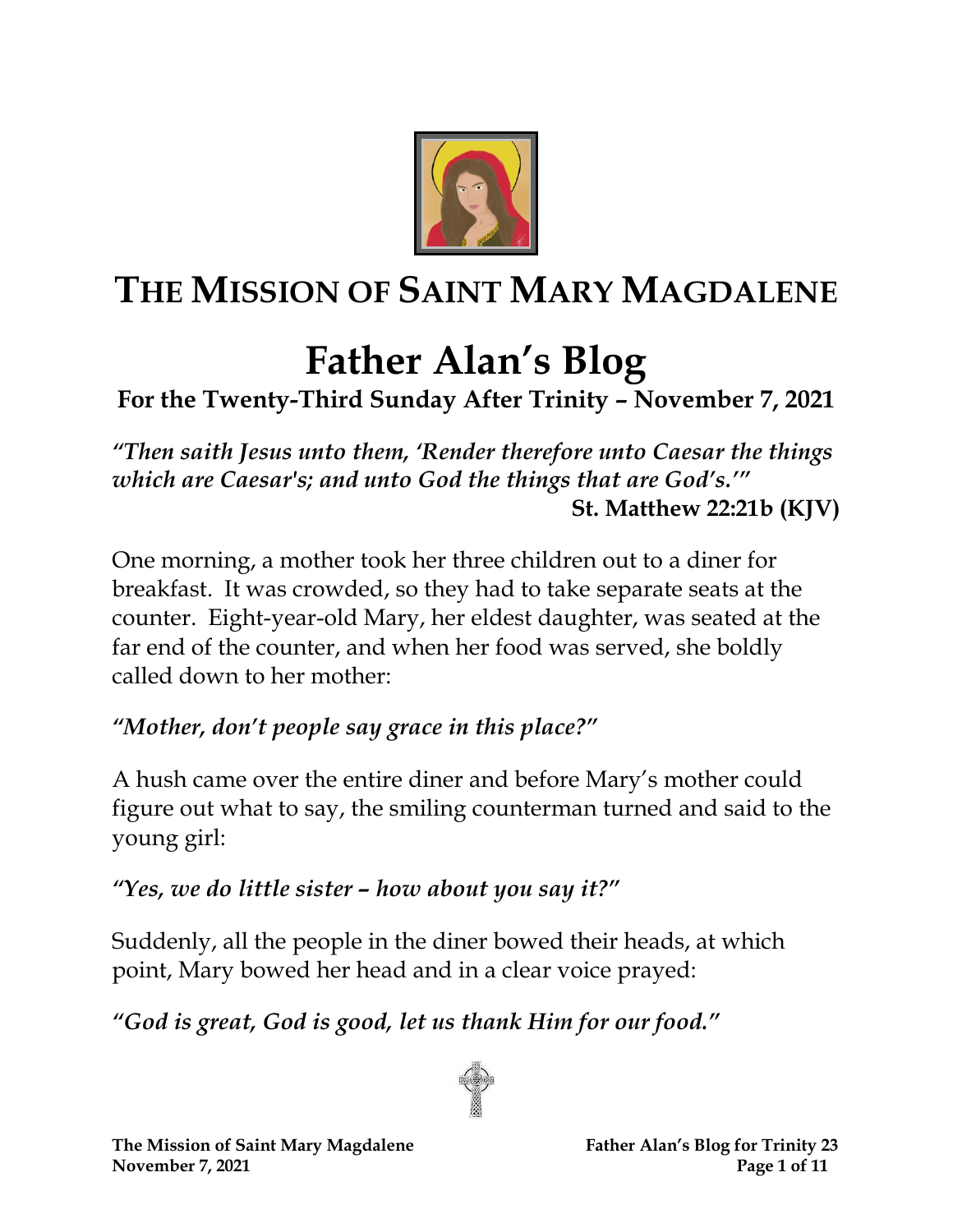**(What follows is largely based on Chapter 12 of Max Lucado's 1993 book, "And the Angels were Silent".)**



Words and how we CHOOSE to use them can make a world of difference. Or to put it another way, we can CHOOSE, through our use of words, to be:



The events that occurred just prior to - and during – today's Gospel Lesson from St. Matthew 22:15-22, serve as, perhaps, the most abject lesson found in all of Holy Scripture of how:



#### *Choices are made*

 $\bullet$  through words that are spoken.

The scene takes place on the Tuesday during the last week in the earthly life of our Lord Jesus Christ.

- **Long before the multi-thonged Roman 'flagellum' scourged, WORDS were hurled;**
- **Long before the crucifixion spikes were hammered, ACCUSATIONS were made; and**
- **Long before Jesus had to bear the Calvary's Cross, He had to bear the ACID TONGUES of the religious leaders.**

Note that the dialogue appears innocent enough (in that no swords were drawn and no arrests were made) and yet, the accusers were out for blood:

**Jesus' blood**; **'The Word Made Flesh's' blood; 'The Lamb of God's' blood.**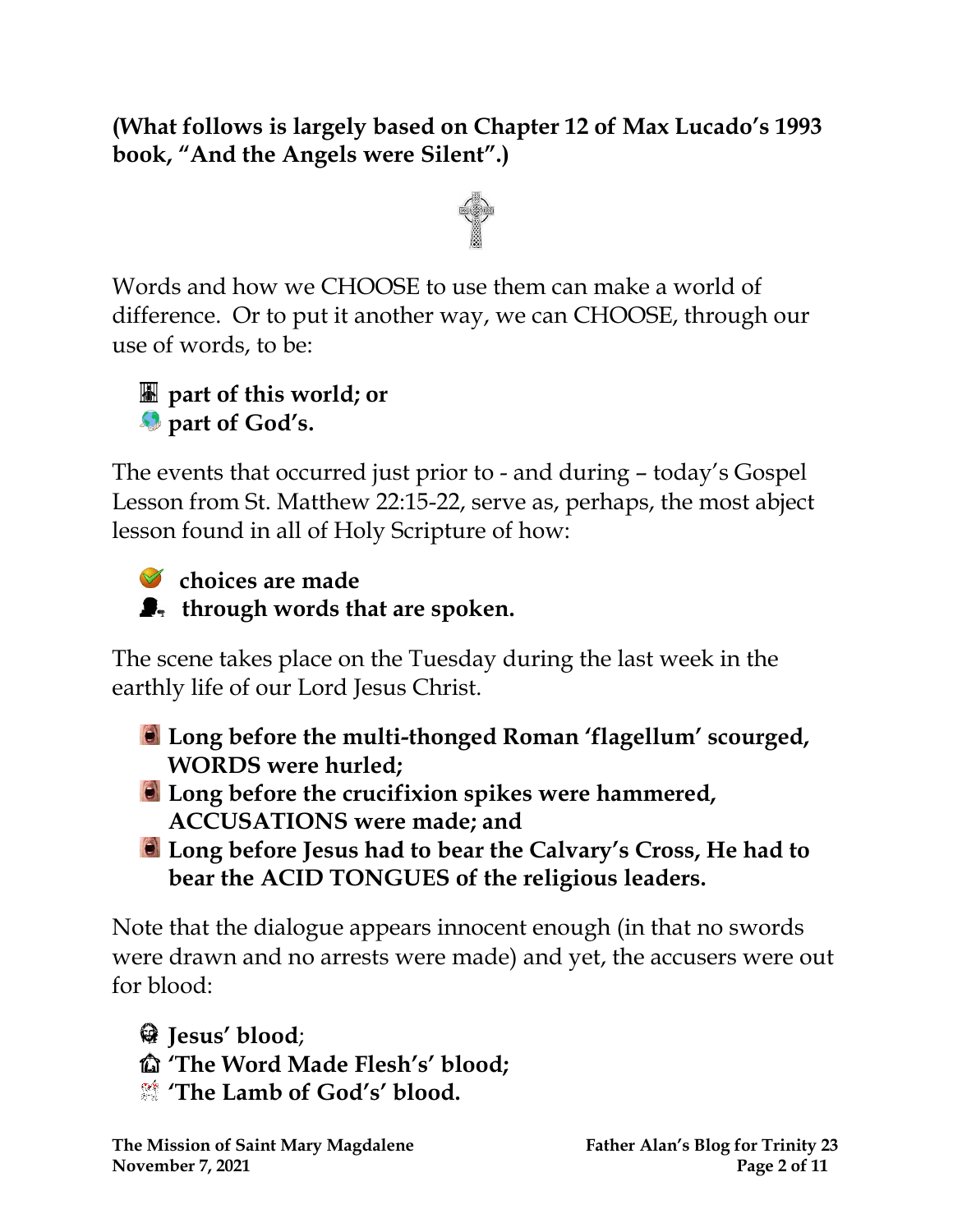The procedure for being recognized as a religious teacher in Palestine at that time was quite straightforward. Originally (that is, before Jesus came to earth), rabbinical candidates had been ordained by a leading rabbi whom they respected and under whose tutelage or teaching they served. This, however, led to a wide variance in both:

## **qualifications; and t** teaching,

as well as in:

## **widespread abuses by unscrupulous rabbis over their vulnerable students.**

It was, to say the very least, the age-old story of "The Powerful" over "The Powerless".

(Likewise, just take the thousands of women and men who have bravely come forward **during the past few years alone** to report shocking instances of:

```
bullying;
A extortion:
coercion; and
sexual harassment, abuse, and assault,
```
by those who held positions of power over them and we'll see that not much has changed in 2,000 years, has it? Furthermore, this past week I have been reading from the Old Testament Book of Ecclesiastes, as the First Lesson at both the Daily Offices of Morning and Evening Prayer, and, interestingly, King Solomon, who is generally regarded by most conservative Biblical scholars to have written the timeless words of Ecclesiastes toward the end of his life, *c.* 935 BC – **meaning that he wrote the book over 2,950 years ago!** – was able to assert, **even way back then**, in chapter 1, verses 9-10: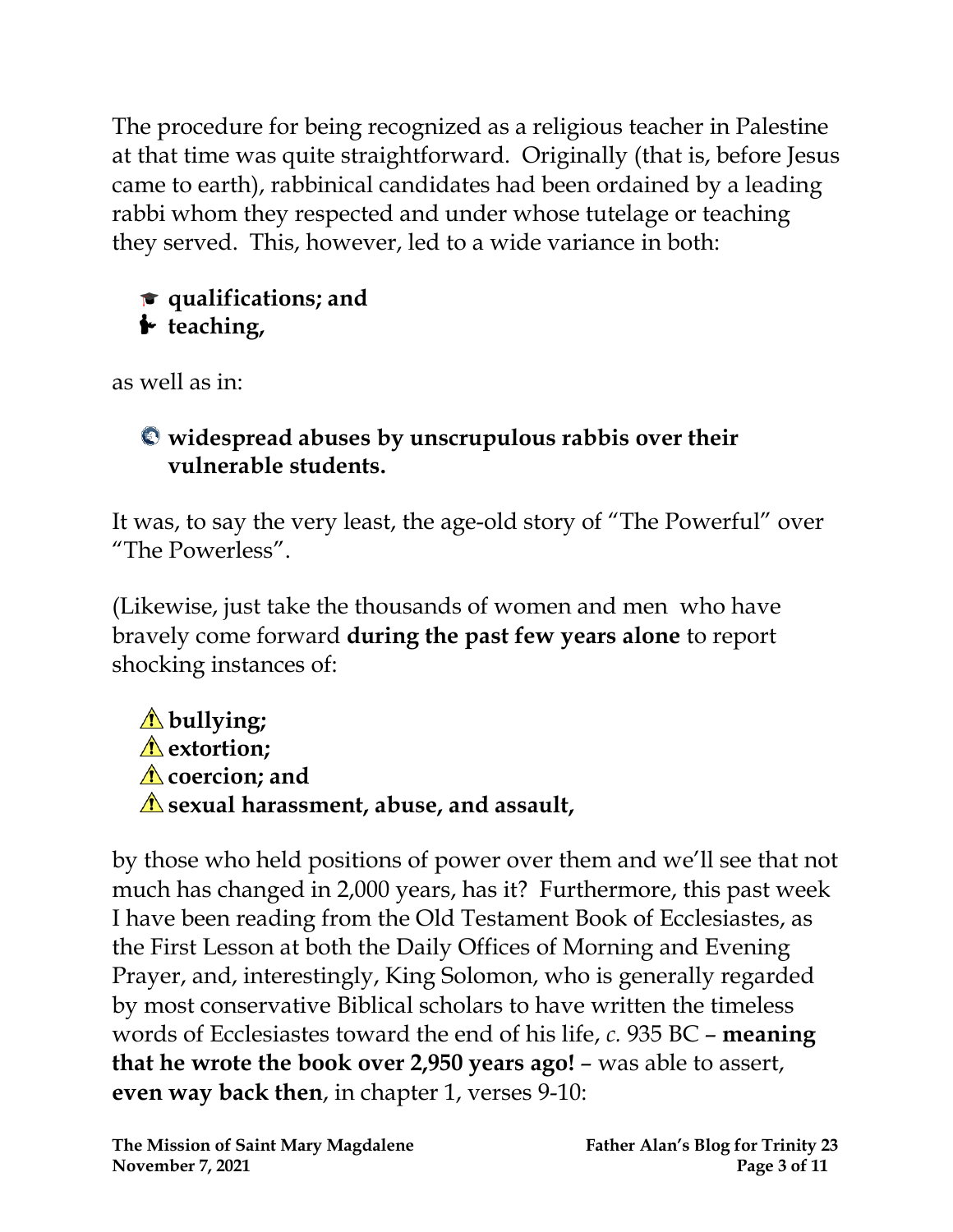*"What has been will be again, what has been done will be done again; THERE IS NOTHING NEW UNDER THE SUN. Is there anything of which one can say, "Look! This is something new"? It was here already, long ago; it was here before our time."*)

In any case, as a result of the inherent "problems" with the "rabbinical system" in Jesus' day, the Jewish "High Council" or the "Sanhedrin", comprised of the chief priests and the elders – Pharisees or Sadducees all – took over the responsibility for ordination at which a man was declared to be not only a rabbi, but an elder and a judge, as well, and was, consequently, given the authority to:

**teach; express wisdom; and** *<u><b>* render verdicts.</u>

Admittedly, on the surface the procedure seems fair enough. After all, it was a "necessary safeguard" for "quality control". So we shouldn't be THAT surprised when the religious leaders (again, the Pharisees and the Sadducees, who, normally, were bitter enemies, but out of their common fear of Jesus, the lowly carpenter from Nazareth), "joined forces" to approach Him as one unified body in the temple courts and demand of Him (St. Matthew 21:23b):

#### *"By what authority are you doing these things? And who gave you this authority?"*

Now had the religious leaders' questions stemmed from:

## **a deep concern for "***the purity of the temple***"; and the integrity of the position of "***rabbi***" ,**

there wouldn't have been a "problem".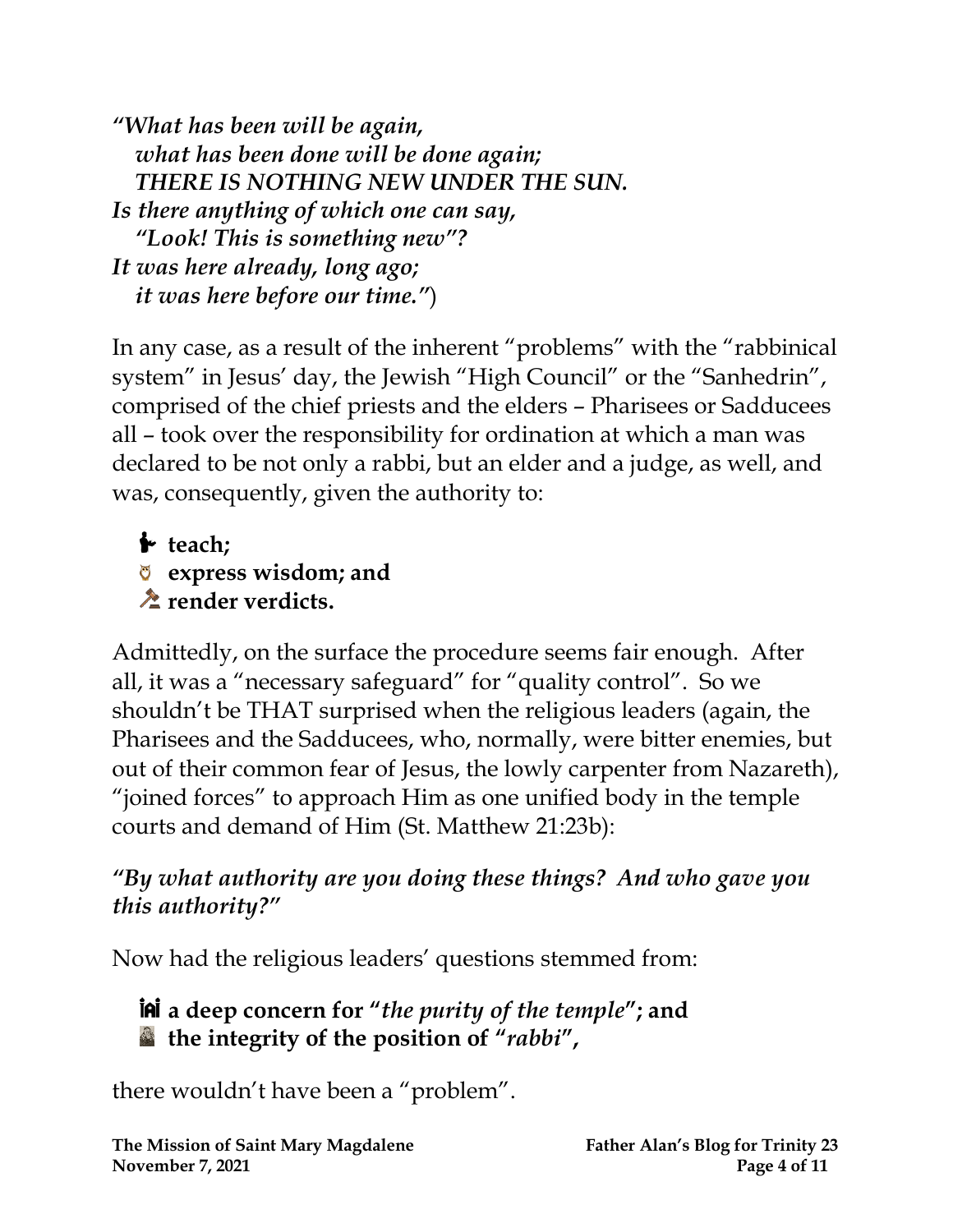But the truth was:

**the religious leaders wanted their** *"territory".*

The truth was:

# **they wanted to defend their** *"piece of turf".*

However, the truth was:

# **they were more than a little** *"anxious"* **as to how to go about making their** *"case"*,

as evidenced by their terse – yet candid – admission in St. Matthew 21:26b:

*"…we are afraid of the people…"*.

Now, had the chief priests and the elders **really cared about the future of the Jewish nation**, they wouldn't have worried **at all** about what the people thought. Instead, they would have taken the matter of the Nazarene carpenter-turned-rabbi into their own hands, rather than eventually turning Jesus over to a foreign government (that is, the detested Romans) to deal with. In a nutshell, these so-called religious leaders hadn't learned the first lesson of leadership:

## **He who wants to lead the orchestra, must turn his back to the crowd.**



By the way, is it just me, or is there something **seriously wrong** with this **whole picture**?!? I mean, here we have: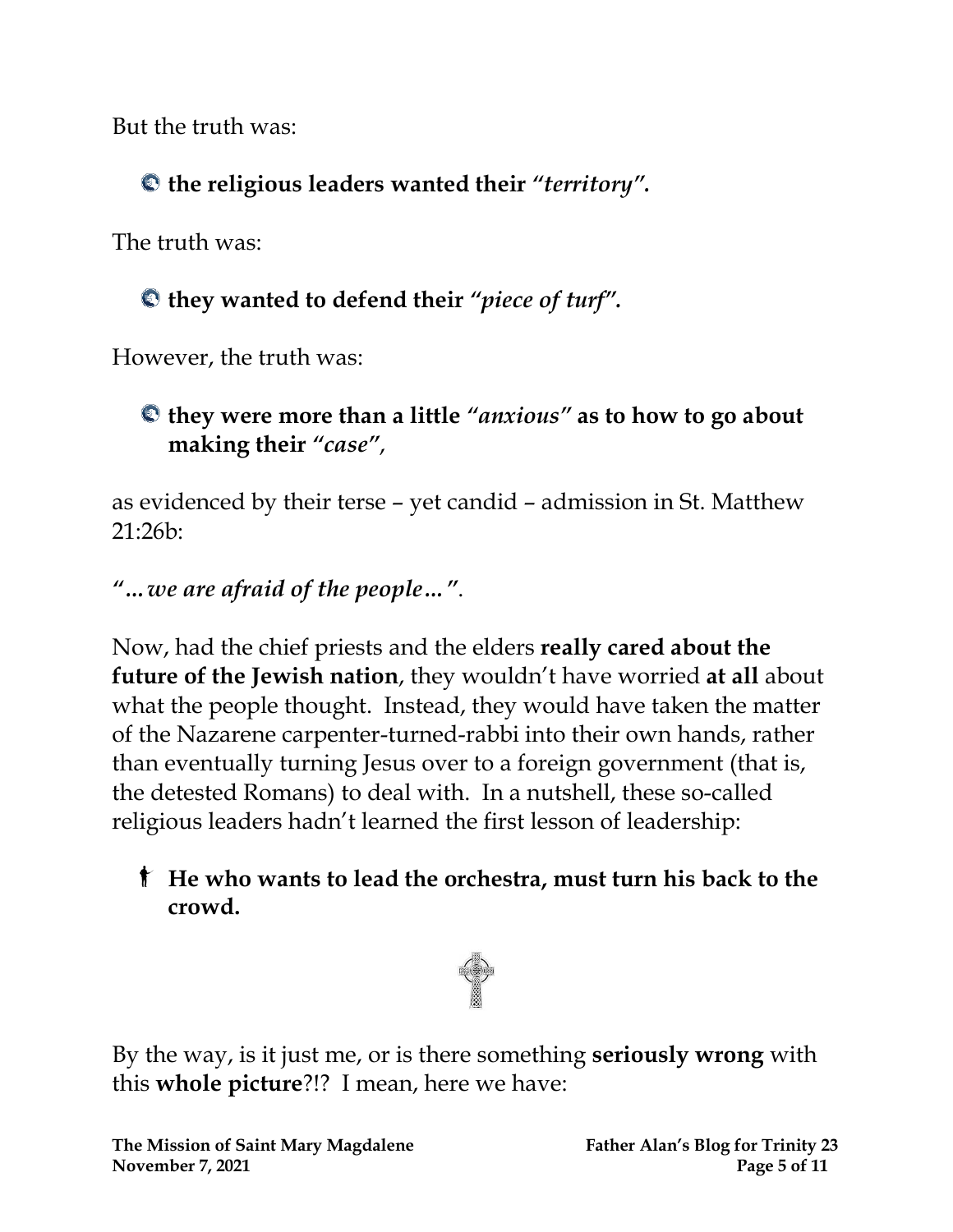*The created* **questioning** *The Creator* **about** *His credentials; The pot* **querying** *The Potter* **regarding** *His qualifications; and Those who regularly twist words* **(as befit their twisted motivations) asking** *The Word of God* **for** *His "I.D." .*

No reference is made to any of Jesus' miracles. No question is raised about His teaching. Instead, the chief priests and the elders want to know about **Jesus' ordination**.

- **Did Jesus come out of the** *right seminary***?**
- **Is Jesus a member of the** *right denomination***?**
- **In short,** *does Jesus have the proper PREREQUISITES?*

It's rather incredible when we think about it: here we have mere people cross-examining **GOD**.

- **Mere people who suffer from the delusion that power means something.** *(It doesn't.)*
- **Mere people who suffer from the misconception that titles make a difference.** *(They don't.)*
- **Mere people under the impression that earthly authority will have a heavenly effect.** *(It won't.)*

In other words:

*Mere people a lot like us.*

And to help illustrate my point, I would like us all to take this quick pop quiz:

- **Name the 4 wealthiest people in the world.**
- **Name the last 5 Academy Award winners for best picture.**
- **Name the last 6 winners of the Miss Canada pageant.**
- **Name 7 people who have won the Nobel Prize.**
- **Name the last 8 Stanley Cup winners.**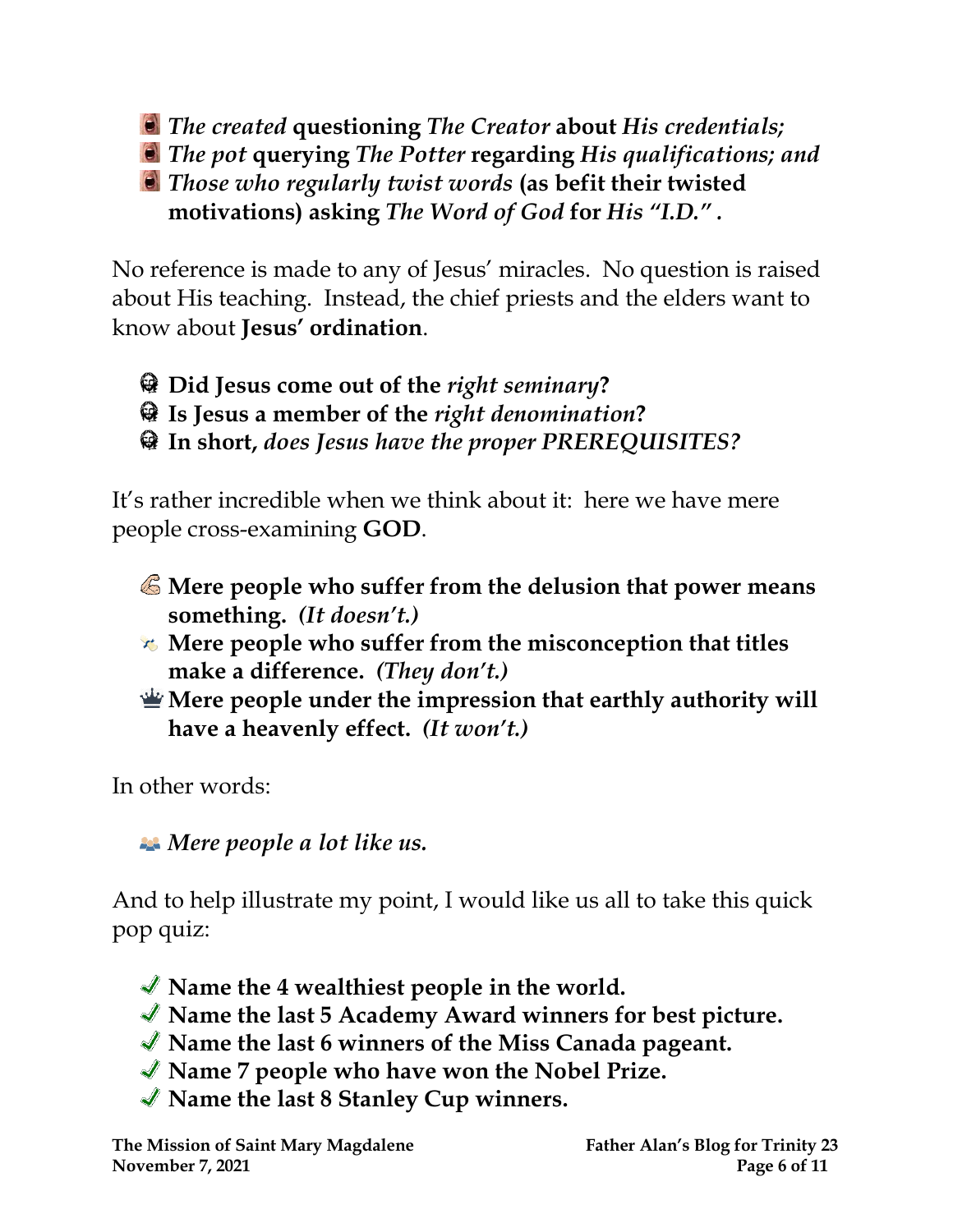So how did we do? Not too well, I bet. (I know I flunked miserably, **and it was my quiz!**) With the possible exception of a few "Trivial Pursuit" experts out there, not too many of us remembers yesterday's headliners very well. It's rather surprising how quickly we forget, isn't it? And what I included in my pop quiz are not exactly secondrate achievements – I mean, these people are (or were) THE BEST in their respective fields. Nevertheless:

**the applause dies;**

- **awards tarnish;**
- **accomplishments and achievements are forgotten; and**
- **accolades and certificates are buried with their owners.**

Interestingly, King Solomon – to whom I alluded a few paragraphs ago – also affirmed this very point in Ecclesiastes 1:11:

*"No one remembers the former generations, and even those yet to come will not be remembered by those who follow them."*

And again in Ecclesiastes 2:16:

*"For the wise, like the fool, will not be long remembered; in the days to come when both will be forgotten. Like the fool, the wise too must die!"*

Moreover, this *"here today, gone tomorrow"* mindset – with respect to popularity, anyway – seems to have always been the case with humanity, as per my earlier quoting of King Solomon:

*"…there is nothing new under the sun…"*.

So, I've come up with another quickie pop quiz. Let's see how we fare on this one: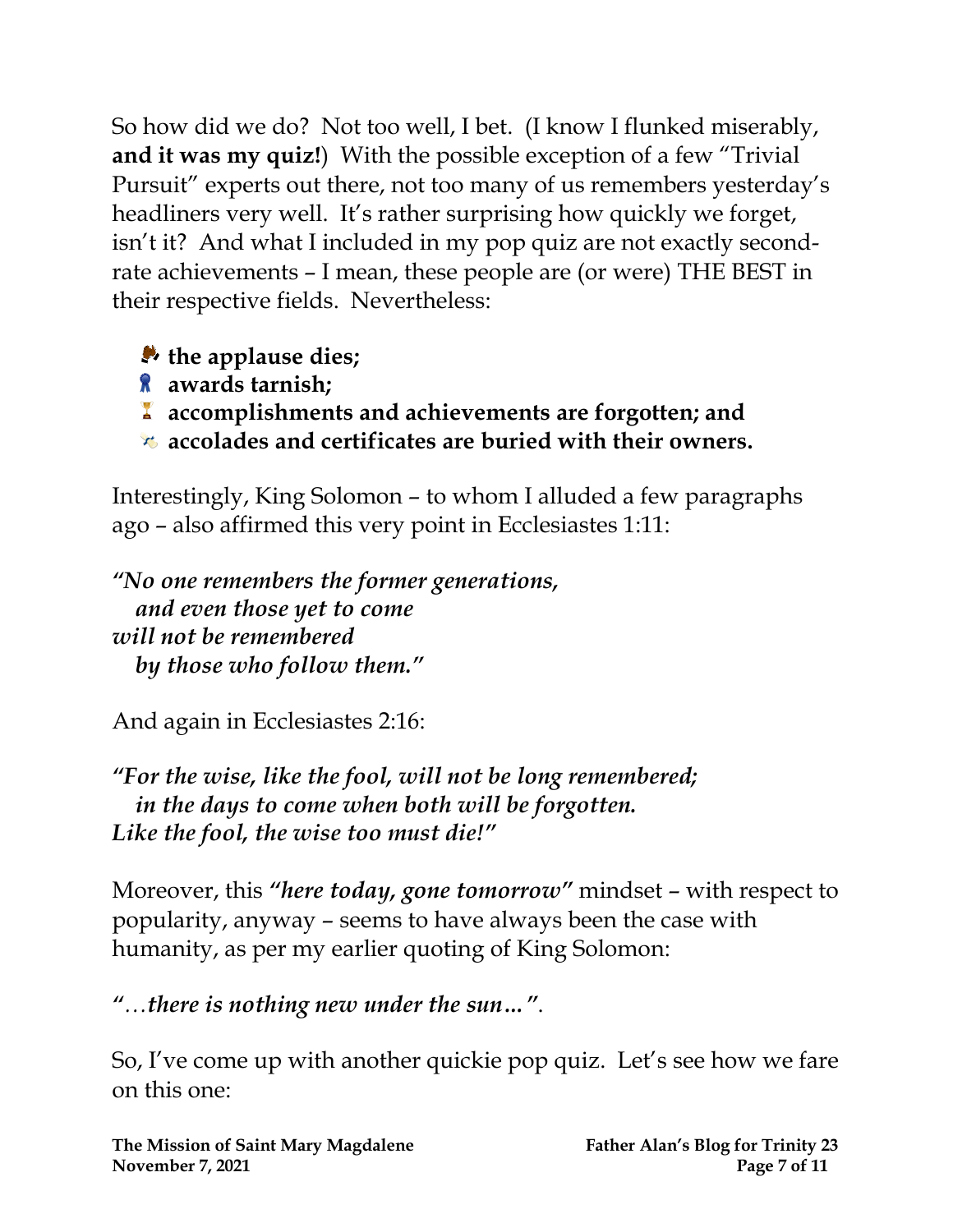**Name 4 people who taught you something worthwhile.**

**Name 5 heroes whose stories have inspired you.**

**Think of 6 people with whom you enjoy spending time.**

**List 7 teachers who aided your journey through school.**

**Name 8 people who helped you in a difficult time.**

Now tell me, did you find this pop quiz to be somewhat easier? It was for me too. The lesson?

#### **The people who make a difference are not the ones with the CREDENTIALS but, rather, the ones with the CONCERN.**

Chris Evert Lloyd, the former #1 female tennis player in the world, put it this way:

*"The great high of winning Wimbledon lasts for about a week. You go down in the record book, but you don't have anything tangible to hold on to. But having a baby – there isn't any comparison."*

Let's make no mistake about it:

- **worldly accomplishments are fleeting and momentary;**
- **while Divine accomplishments – that is, those done in the Name of the Creator by those who have been created in His image – well, they last forever.**



So much for **what led up to** today's Gospel Lesson from St. Matthew, chapter 22. Now, let's look specifically at the first three verses of today's text (verses 15-17):

*"The Pharisees made plans to trap Jesus in saying something wrong, 'Teacher, we know that you are an honest man and that you teach the*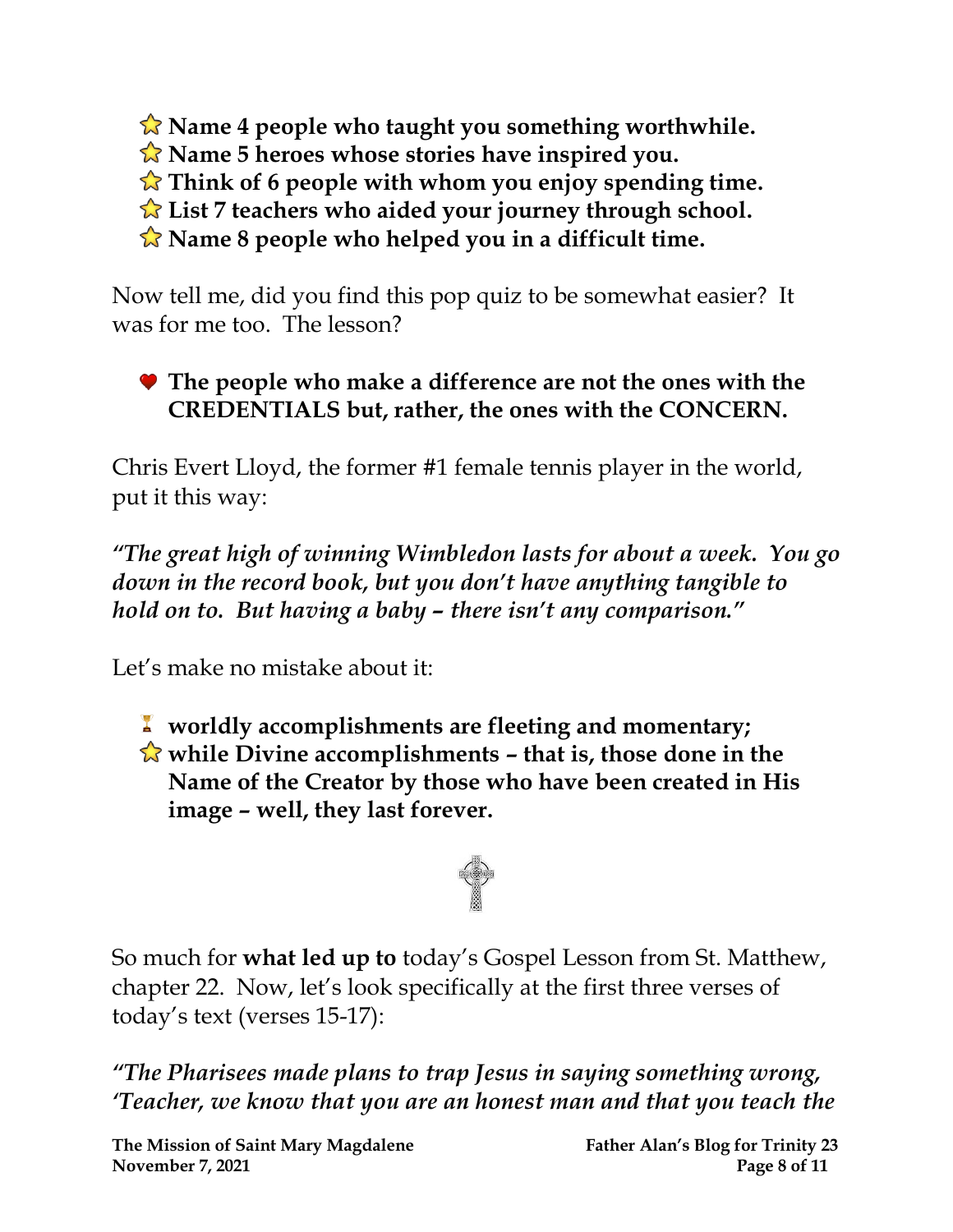*truth about God's way. You are not afraid of what other people think about you, because you pay no attention to who they are. So tell us what you think. Is it right to pay taxes to Caesar or not?'"*

Though, on the surface, their question might seem legitimate, both the Sadducees' and Pharisees' underlying motive is anything but valid:

# **Because their hearts are in the wrong place.**

For both the Sadducees and the Pharisees know that if:

### **Jesus advises the people** *NOT TO PAY their taxes to Rome***, He will be in serious trouble with the Romans.**

On the other hand, if:

## **Jesus advises the people** *TO PAY their taxes to Rome***, they will hate Him for being a sympathizer with the enemy.**

So either way, the Sadducees and Pharisees together reasoned, they couldn't lose. They had Jesus trapped. Hence, my earlier comment that of all the texts which drip with manipulation in Holy Scripture, this has to be one of THE WORST. Because God has made it clear in His Holy Word that flattery:

## **is never to be a tool of the sincere servant; and is nothing more than fancy dishonesty.**

It wasn't used by Jesus, nor should it be used by those who purport to follow Him. According to the Psalmist (Psalm 12:3a):

# *"May the Lord cut off all flattering lips…"*.

Not surprisingly, wise King Solomon (him again!) echoes the same sentiment in Proverbs 28:23: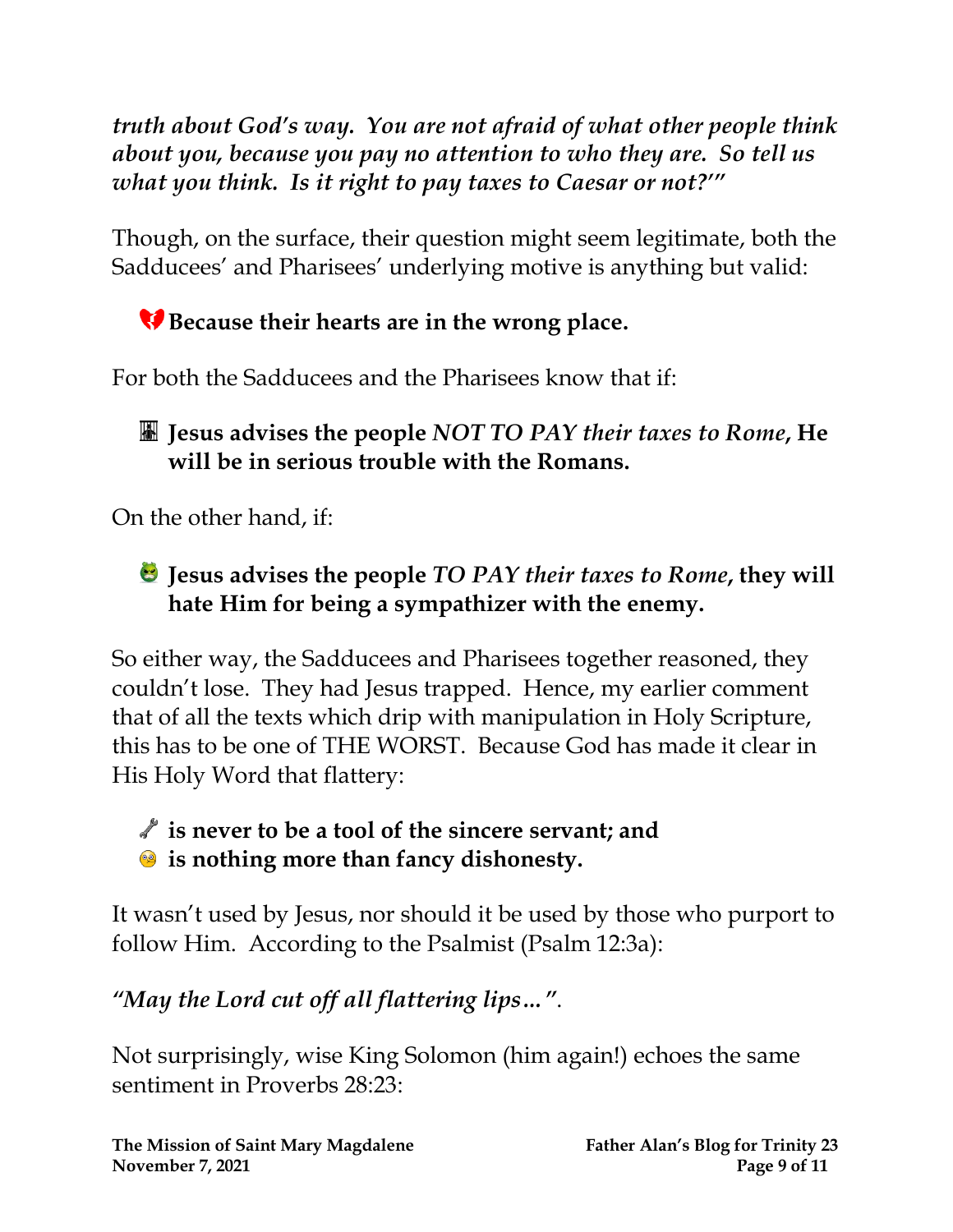#### *"He who rebukes a man will in the end gain more favour than he who has a flattering tongue."*

Granted, there are many times when Almighty God's purposes are accomplished through the small gestures we perform but, more often, they are achieved **by the words we CHOOSE to use.**

**Either way, though, the choice of what we do – or say – is always ours.**

For that is precisely what it means to be made in the "image of God":

**we have all been given the freedom to make choices; and God Himself has given us all the authority we need; but Almighty God has also given us all the responsibility for the choices we FREELY make – especially in how we choose to use our tongues.**



So, how about it?

Despite the fact that we will probably never have eight-year-old Mary "the intrepid-grace-reciting-prayer-warrior-girl" to lead us…

When push comes to shove (and it will – ON A DAILY BASIS in this world), will we choose:

**by what we do,**

Or, more significantly:

 $\blacktriangleright$  by what we say,